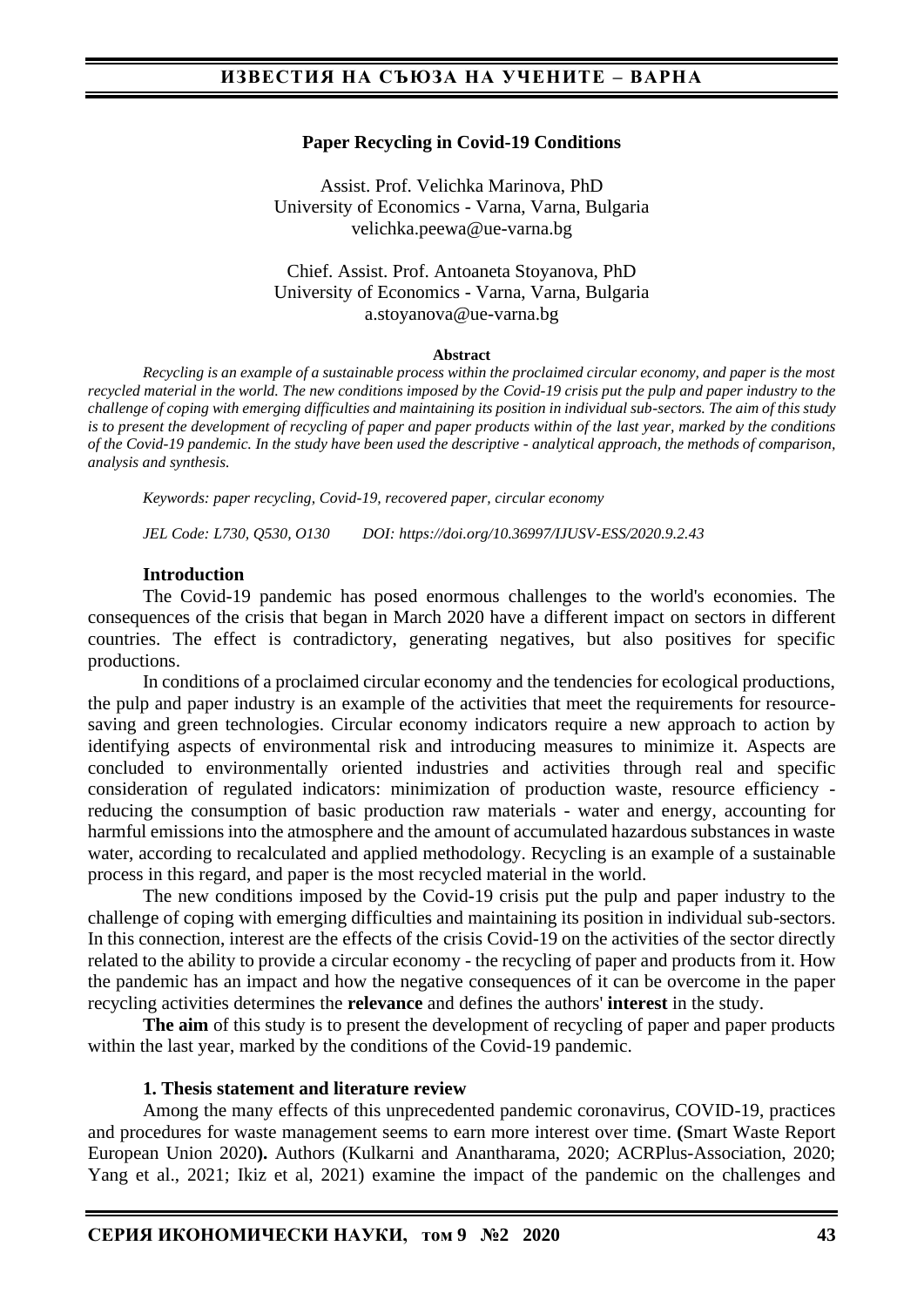## **IZVESTIA JOURNAL OF THE UNION OF SCIENTISTS - VARNA**

opportunities in waste management, some of which have recycling activities. Dente and Hashimoto (2020) conclude that much uncertainty remains about the positive and negative effects of the pandemic on resources and waste streams and stocks, as a transfer of environmental impact between sectors and regions can be expected. According to the circular economy, that prioritizes recycling, it is one of the approaches to waste management affected by COVID-19. (Reike, Vermeulen and Witjes, 2018). It is difficult to decide whether to avoid or continue recycling during this crisis. Recycling can expose the worker to the risk of infection. Staub (2020) reports that the coronavirus pandemic has been affecting U.S. recycling programs since mid-March. According to the author's team (Fan et al., 2021) it is still important to minimize the environmental impact of waste management as much as possible, even when the most preferred management options of waste and the hierarchy of the circular economy cannot be observed. According to them, the implementation of recycling would be a greater challenge if the incentives for green initiatives are reduced in the economy after COVID-19.

Study (Zambrano-Monserrate, Ruano and Sanchez-Alcalde, 2020) on the positive and negative indirect effects of COVID-19 on the environment, especially in the most affected countries such as China, the United States, Italy and Spain indicates that the virus also has negative secondary aspects, such as reduced recycling and increased waste, which further threaten the pollution of physical spaces (water and land) in addition to air.

The reviewed authors focus their attention on the impact of the crisis on the overall recycling activities, as one of the options to the management of waste. Against this background, it is of interest to present specifically the recycling in certain areas of material flows and in particular paper.

### **2. Methodology of the research**

The object of research is the functioning of the paper recycling sector in the conditions of Covid-19. In the study have been used the descriptive - analytical approach, the methods of comparison, analysis and synthesis.

### **3. Results and discussion**

Carminati (2020) writes that, The Confederation of European Paper Industries (CEPI) recently published official data on the sector's performance over the past 11 months, pointing out that despite the dramatic impact of the pandemic, producers can anticipate interesting development opportunities. There is no doubt that the production of paper and cardboard, as well as many other industrial activities, are significantly affected by the spread of Covid-19 in the first two quarters of this year. However, there is still a chance for a stable recovery; it should be noted that the slowdown in the sector is not as noticeable as in other production activities. The data show a decrease in paper and board production by 4.5% between January and May 2020, compared to a decline of 20.4% in other industries. At the same time, the coronavirus seems to be able to increase sales of product categories such as tissue and toilet paper, and of course packaging (driven by growth in e-commerce). CEPI also notes that "the Covid-19 crisis is accelerating the development of a fundamental shift in the consumer models related to increased teleworking and digitalization." Moreover, that these trends "will have a lasting impact on retail structures and production patterns."

The Confederation (CEPI) also recalls that during the state of emergency, the important role of the paper industry in many European countries, such as Belgium, Finland, Hungary, Italy, Spain and the Czech Republic, stood out. Moreover, this is because industry is making consistent efforts to ensure that "EU citizens have access to products needed for hygiene, health and food". In addition, it is able to cooperate with other major players in the value chain, "to provide security of supply and transport" and thus ensure the maintenance of "normal business".

In the crisis with Covid-19, the pulp and paper industry proved to be extremely important to ensure the continuous supply of pharmaceuticals, food, beverages and medical equipment. Paper and cardboard packaging are leaders in the field of transport and packaging for consumer goods. The industry is doing everything possible to stay fully operational to ensure sufficient packaging and the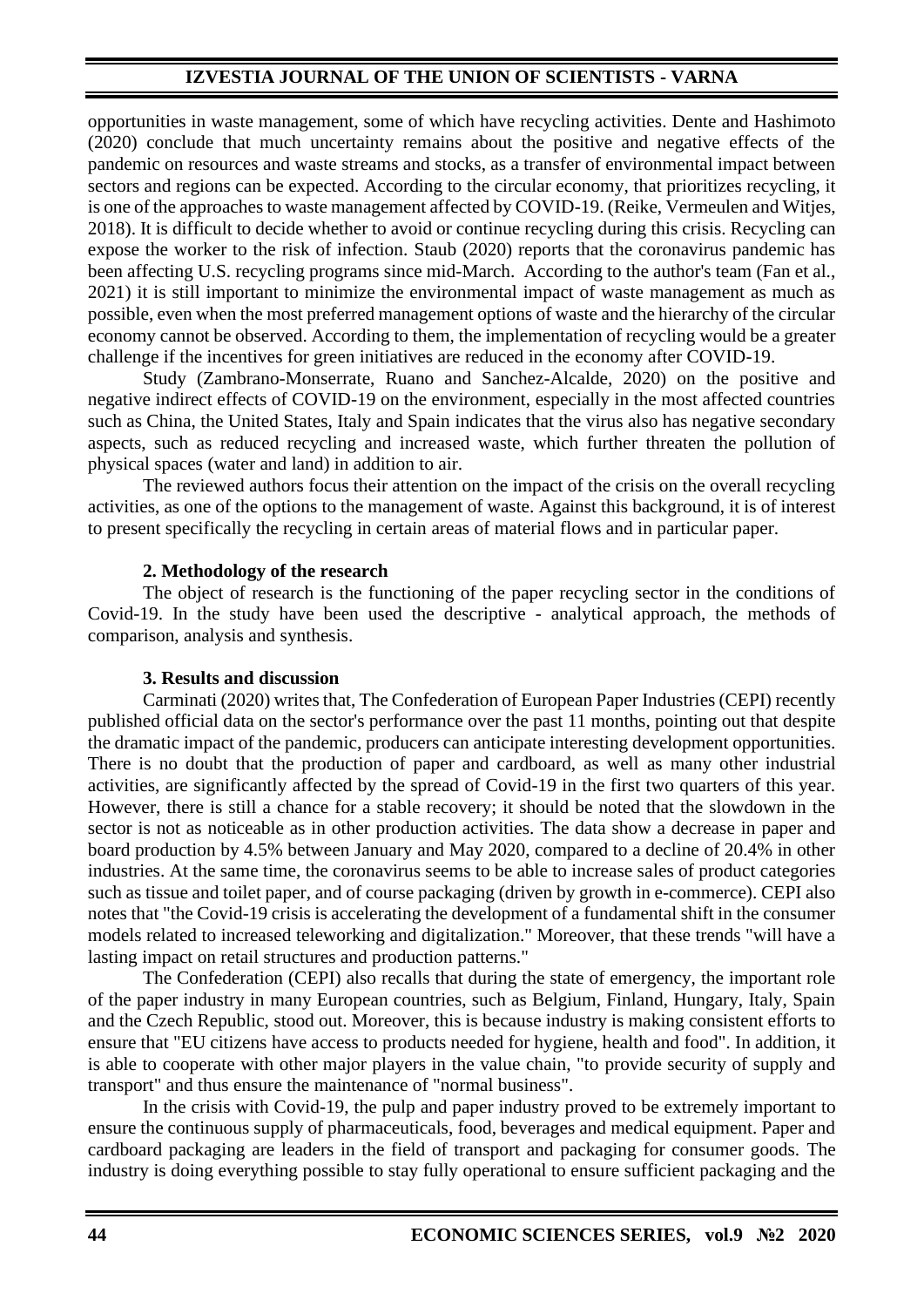safe delivery of food and pharmaceuticals, which are currently extremely important for European society (PAPNEWS, 2020).

The Fibers Packaging Association, togheter with the American Forest and Paper Association, encourages federal, state, and local governments to recognize the corrugated industry as "critical" when preparing orders to support the "stay home." They want "a clear exception for their production activities in order to limit the disruption of the supply chain."(BB 13/2020).

CEPI has issued a statement on the COVID-19 pandemic, explaining that the sector needs rapid access to *recycled paper fibers* in order to support production. The association calls on local municipalities to help with the service by ensuring seamless collection of paper and cardboard during the crisis. Otherwise, there will be a shortage of raw materials within a few weeks and plants would be forced to stop production (Matthis, 2020).

Since 2000, the European chain of creating value of paper has been committed to the dual aim of improving recycling and increasing efforts to remove all barriers to paper recycling in Europe. In 2016, all members who signed the new European Declaration on Paper Recycling declared their commitment to reach 74% paper recycling by 2020 (Monitoring report EPRC, 2020).

According to CEPI (2020) data, the performance of the paper recycling sector has grown over the past 10 years as per Table. 1.

| Year                 | 2010 | 2011 |  |  | $2012$   2013   2014   2015   2016 |  |  | 2017      | 2018 | 2019 |
|----------------------|------|------|--|--|------------------------------------|--|--|-----------|------|------|
| Recycling<br>Rate, % | 68.5 |      |  |  | 70.4 71.4 72.0 71.7 71.9 72.0      |  |  | 72.4 71.6 |      |      |

Table 1. European Recycling Rate 2010-2019

The recycling rate is defined as the ratio between used paper recycling including net trade of paper for recycling, and paper and board consumption.

At the regional level, the number of countries with a recycling rate below 60% was 8 in 2019 compared to 7 in 2018. Last year, the number of countries exceeding recycling rates of 70% was 15 compared to 14 in 2018. In 2019, 72% of all paper consumed in Europe was recycled. The collection of paper for recycling decreased by 2.5% compared to 2018 and reached 57.5 million tons. In fact, paper consumption is declining more than in 2018, reaching 79.8 million tonnes. The recycling rate increased from 71.7% in 2018 to 72% in 2019 due to the stable use of paper for recycling (PfR) in the European paper industry. A great signal for greater sustainability is the fact that paper collection for recycling is maintained at high levels in Europe, despite the reduction in paper and board consumption in Europe. The sharp and continuing decline in demand in China, European paper recycling was balanced by increased demand from other countries such as Turkey and India. According to Angelika Christ, President of the European Paper Recycling Council (EPRC) the increase to 72% shows that paper recycling is not only a promise, but also a model for circularity and a strong contribution to the European green deal. The ERPC is monitoring the development of the European paper recycling rate and its progress in 2019 towards the 74% recycling target of 2020 (Italia, 2020).

The European Commission, supported by the States' members, has published detailed rules on the calculation data for verification of compliance with the recycling targets set out in the revised Waste Directive and the Packaging and Packaging Waste Directive. Medugno (2020) summarizes that recycling paper and cardboard greatly contributes to achieving these goals.

According to the ERPC Report (Monitoring Report, 2020), in Europe, the paper industry constantly uses *paper for recycling*. The decline in collection can be explained by a further reduce Chinese demand for recycled paper corresponding to the Chinese government's decision to decrease its dependence on recyclables product originating in third countries by 2020. China has also applied strict quality requirements for imported paper for recycling. As a result, for the first time in many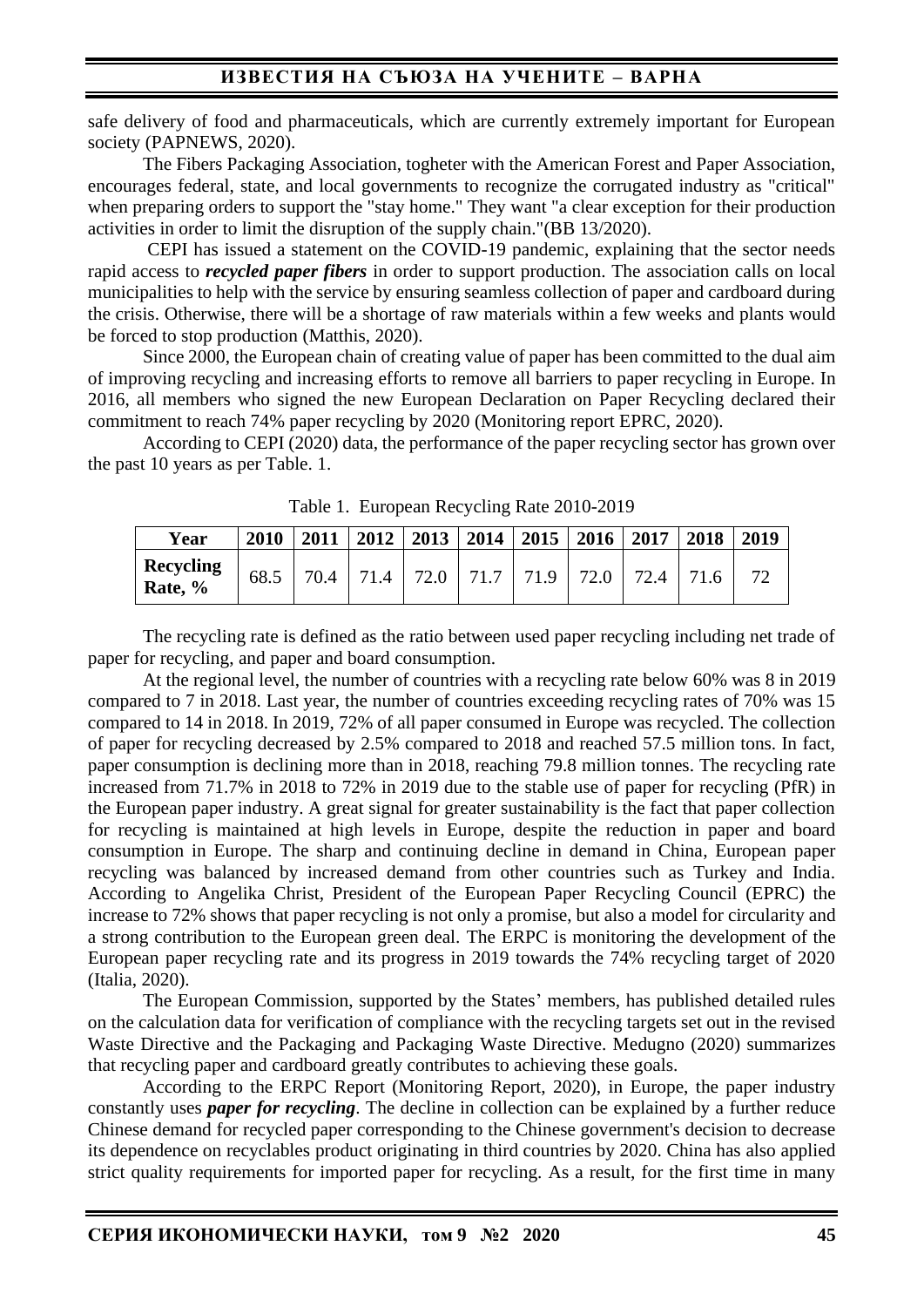## **IZVESTIA JOURNAL OF THE UNION OF SCIENTISTS - VARNA**

years, China is not the first destination to export European paper for recycling, but is behind of India. Other countries such as Turkey and Thailand have also increased imports of European recycled paper, but total net exports of recycled paper outside Europe have shrunk by 16.2%.

Whether the 74% recycling target by 2020 will be reached will depend on the development of paper and board consumption, which will be affected by the Covid-19 outbreak and the overall economic downturn. New recycling capacities are being built, but not all of them will appear due to the economic consequences of Covid-19.

In 2019 the decline in the consumption of newsprint accelerated in 2019 at a rate of 6.5%, while the consumption of materials for boxes, the other most recycled paper product, decreased only slightly by 0.6%. For the commitment period from 2016 to 2020, the recycling rate calculations are verified independently by Deloitte.

Internationally, Europe continues to be a world champion in paper recycling, followed by North America (fig. 1). Paper recycling rates in other regions of the world are improving, but at lower levels. In Europe, paper fibers are used an average of 3.6 times, while the world average is 2.4 times. (Monitoring Report, 2020).



Figure 1. Recycling Rate in World Regions in 2018  $*EU-28 + 2: EU-28 + Norway$  and Switzerland.

The EU has increased its targets for the recycling of household and packaging waste; it is clear that a functioning paper recycling chain is a key driver for achieving these goals. Paper recycling is a "Made in Europe" industry. It prolongs the creation of value and job opportunities in Europe from a renewable and mainly European resource: wood. Making recycling easy and simple, year after year, requires a huge effort to create value from paper.

In May 2020, the spread of the coronavirus crisis was having an increasing impact on the recycling business with used *recovered paper (RP)*. Collection volumes in Germany are decreasing, especially in the commercial and industrial sector, as many companies have shut down. The collection of RP from households also faces increasing restrictions in a situation that is complicated by import violations. However, the paper industry emphasizes that so far there are no signs of a shortage of raw materials in Germany (BB 19/2020).

The coronavirus has created enormous uncertainty and pressure on the world's second largest economy, China. At the beginning of the year, industrial production, investment, consumer spending and employment levels all went down steeply, badly affected by COVID-19, writes Ranjit Baxi, J&H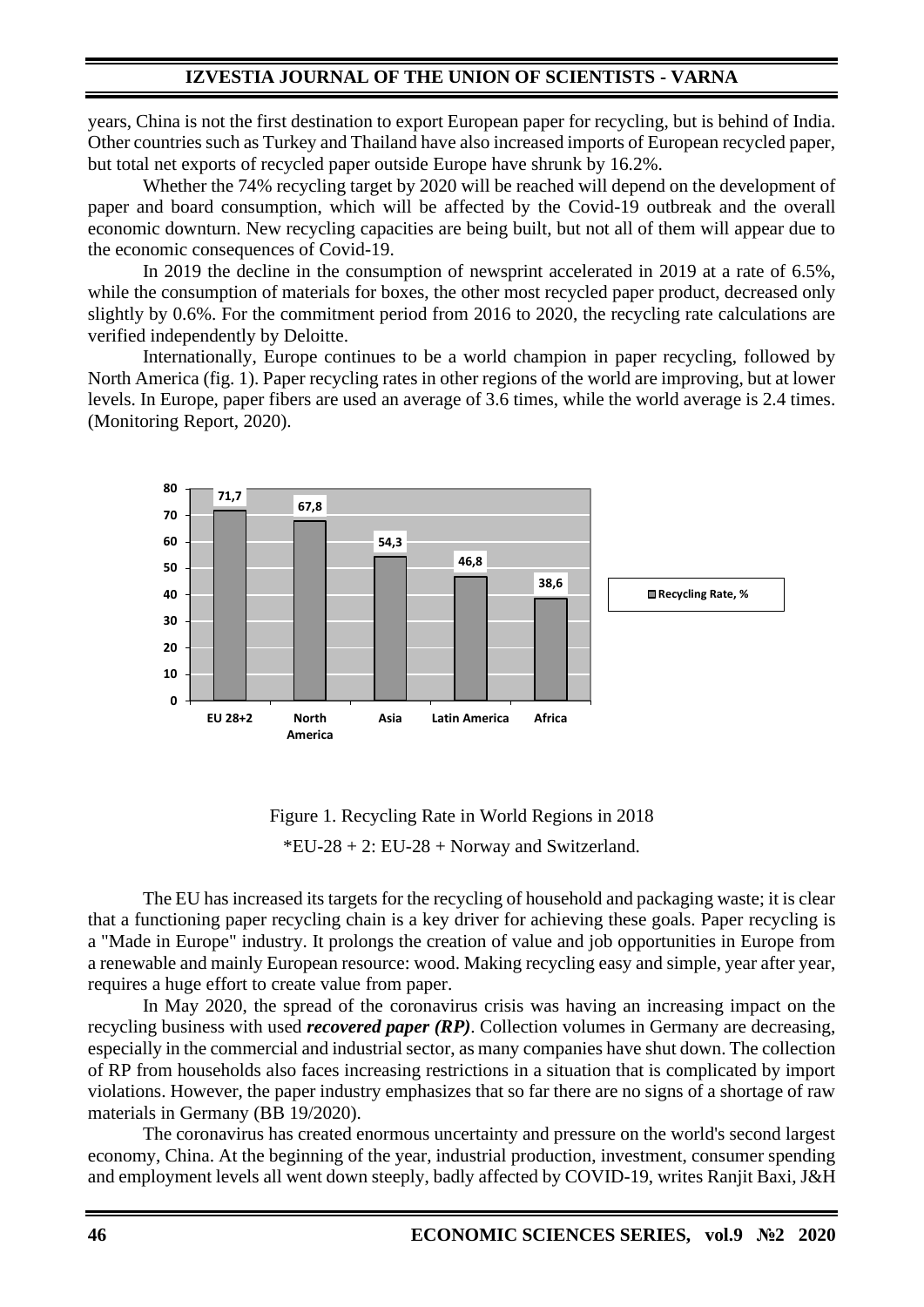# **ИЗВЕСТИЯ НА СЪЮЗА НА УЧЕНИТЕ – ВАРНА**

Sales International Ltd., in the World Mirror Recovered Paper of the Bureau of International Recycling (BIR). ) for the first quarter of 2020. When a state of emergency (quarantine) was imposed in China after the Spring Festival at the end of January, it became clear that there would be no rapid economic recovery. Instead, there has been a drastic drop in production and disruption of supply chains, with goods and containers remaining in companies' ports and warehouses. China's GDP fell by more than 6.5% in the first quarter compared to the first three months of 2019. Moreover, maritime cargo continued to grow during the first quarter, increasing by more than 200% - from about \$ 800 to \$ 2,500 per box, due to reduced vessel capacity and reduced cargo volumes at the beginning of the period. Obtaining space for containers remains a major obstacle to maintaining export levels. As a result, Chinese imports of recovered paper (RP) were drastically reduced to 1.34 million tons (from 3.29 million tons in the first quarter of 2019). European supplies are particularly affected by the decline: the United Kingdom (still the second largest supplier in the first quarter of 2019) fall behind Japan, Hong Kong, Australia and Canada. Italy, a normally important source of RP for China, imported only 500 tonnes (during the same period in 2019: 44,000 tonnes). There are no RP deliveries at all from Germany, France and Poland. Two different factors lie behind this development: in January and February, the *slowing economy and declining import licenses* led to weak demand from the Chinese in Europe, which in turn caused a deep crisis in European RP markets (with fees for some types, quite common in several markets). Since March, the crisis around COVID-19 and the closures in Europe have led to greatly reduced supplies of RP. Prices are starting to rise sharply, and European sellers often prefer to sell their material within Europe, as they can avoid inspections and reduce the risk of quality claims. Asian buyers, on the other hand, are often unwilling to pay high prices. However, the Chinese economy seems to be returning to normal in May 2020, and markets in Europe are beginning to ease the state of emergency. Stakeholders are waiting for sea transport in containers and trade channels to resume normal activities (BB 22/2020).

A summary of the information from the national member associations of the Bureau of International Recycling (BIR) on the current level of the sector as of May 2020 shows that:

China has removed almost all restrictions of emergency, but the plants do not have enough orders to operate at full capacity, and enough markets to supply. Problems associated with demand are likely to continue, as some countries avoid the risk of buying from China, not only because of fear of the virus, but also as part of an effort to reduce their dependence on others - something that can drastically change the Chinese business in the coming years.

India, trade associations continue to liaise with the government in ongoing port congestion, in particular to cancel detentions, to reduce the impact on international trade. In general, the state of emergency measures in the country are gradually easing, although the reopened plants use only 30- 40% of their production capacity and face problems related to delays in payments and inability of employees to return to work. Nevertheless, Indian industry is expected to become fully operational in the next few weeks.

United States continue to report challenges related to supply amid strong demand. The Environmental Protection Agency is assisting in urging society to continue recycling, especially paper. Meanwhile, the industry is concerned about workplace liability and insurance coverage, which exclude exceptional circumstances. The issue has been raised in Congress, but nothing is expected to happen before June. There have been no reports of export problems or export controls. Supply and demand are in a reasonable balance, but at low levels.

Canada is heavily dependent on imports and exports, mainly with the United States, and this relationship will determine the pace of recovery as its provinces begin to loosen restrictions imposed by the virus. Canada is also focused on a green economic recovery, with companies having to show sustainability plans - criteria for accessing government funding. There is currently a shortage of containers on the west coast of Canada.

Gradual economic recovery is taking place in many countries in Europe. In Germany, industrial production restarts in varying degrees, and on May 15 the borders are open again for the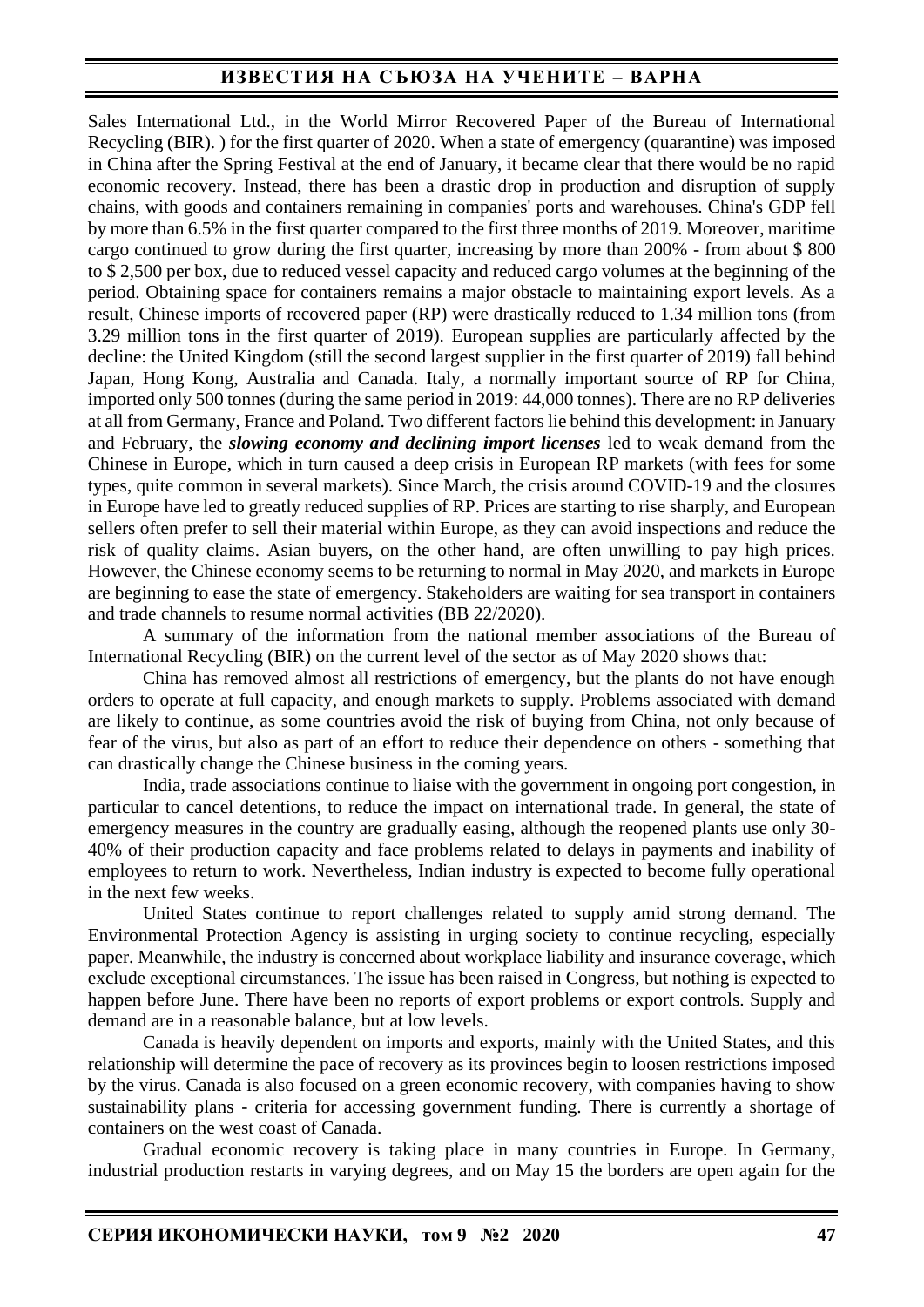rest of the European Union (EU), which reduces logistical problems. Meanwhile, 35% of the members of the Association in Germany have applied for state aid under the long-term leave scheme (preferably before the dismissal of employees).

Restrictions on business imposed by the state of emergency have been eased for many in the United Kingdom. Some warehouses only deliver or collect, but while sales are a problem, business is slowly improving. In the sector of recovered paper, volume reduction helps to increase prices and improve profits while collecting slowly resumes. However, prices are expected to fall again as EU borders open. In anticipation of a second wave of the virus, some plants are stockpiling.

In Spain, where virus infections are concentrated around Madrid, Catalonia, Castilla-La Mancha and Castile and Leon, the industry has grown by about 15% in the last two weeks of May.

In the Netherlands, recycling is seen as a major sign during the crisis. Initially, many workers were absent due to illness, but companies now operate at almost normal capacity.

Industry in Poland is severely affected by the pandemic. Meanwhile, negotiations are under way with the government on public aid, loans and possible suspension of payments.

As the Russian metallurgical and recycling sectors are export-oriented, they are seriously affected by the pandemic. Of particular concern to Russia is the UAE's decision to suspend exports of ferrous metals and recovered paper for four months. Although this measure aims to strengthen local demand in the UAE, the Middle East Recycling Bureau warns that local industry will not be able to cope with all the scrap available and therefore exports will have to resume soon.

Meanwhile observed improvement in exports from the UAE to India, but some customers are unwilling to pay, while containers remain detained at ports and others reported lack of liquidity. The UAE economy is expected to be fully operational again with the end of Ramadan on May 23, when Saudi Arabia expects an increase in the currently very low volume of scrap exports.

Brazil is also concerned about restrictions on UAE exports and may respond with the same.

In South Africa, by easing emergency measures, some suppliers are pushing for short-term contracts in late May to reduce potential risks (BB 22/2020).

In the spotlight of the ongoing crisis are also the *ways of infection* and the material carriers of the virus. In this regard, studies have summarized the potential of paper/cardboard surfaces for virus transmission. Cited facts from Research and guidance from global health organizations, incl. The WHO, the Journal of Nosocomial Infections and the National Institute of Allergy and Infectious Diseases, shows that the risk of transmitting Covid-19 from surfaces is relatively low. According to the WHO, "The probability of an infected person contaminating commercial goods is low and the risk of infection with the COVID-19 virus from packaging that has been moved, traveled and exposed to various conditions and temperatures is very low.". Since the **paper and the cardboard** are porous, the virus on the their surface has the least strength and for the shortest period of time.

The most cited scientific study on the incidence of superficial infections was conducted by the National Institutes of Health (NIH), the Centers for Disease Control (CDC), the University of California, Los Angeles (UCLA) and Princeton University, which studied how stable the coronavirus is on various surfaces. It turns out that between plastic, stainless steel and cardboard, the virus grows the longest on plastic (up to 72 hours) and the least on cardboard (up to 24 hours)**.** This time is shortened when the surface is exposed to air, and the longer it lives under these conditions, the less powerful the virus becomes. The printing process also reduces the strength of each virus. George Lomonossoff, a virologist at the John Innes Center in the United Kingdom said that newspapers are quite sterile because of the way they print and the process they go through and the chances of getting infected are extremely small. (BB 23/2020).

The outbreak of the coronavirus pandemic significantly affects the *international trade in recovered paper (RP)* of the member states of the European Union (EU). Data for the first half of the European Statistical Office (Eurostat) show a decline in exports from the EU to third countries from early February and March. This affects almost all exporting and importing countries. In the long term there is a significant shift in trade flows. Apart from India, Turkey and Indonesia are also becoming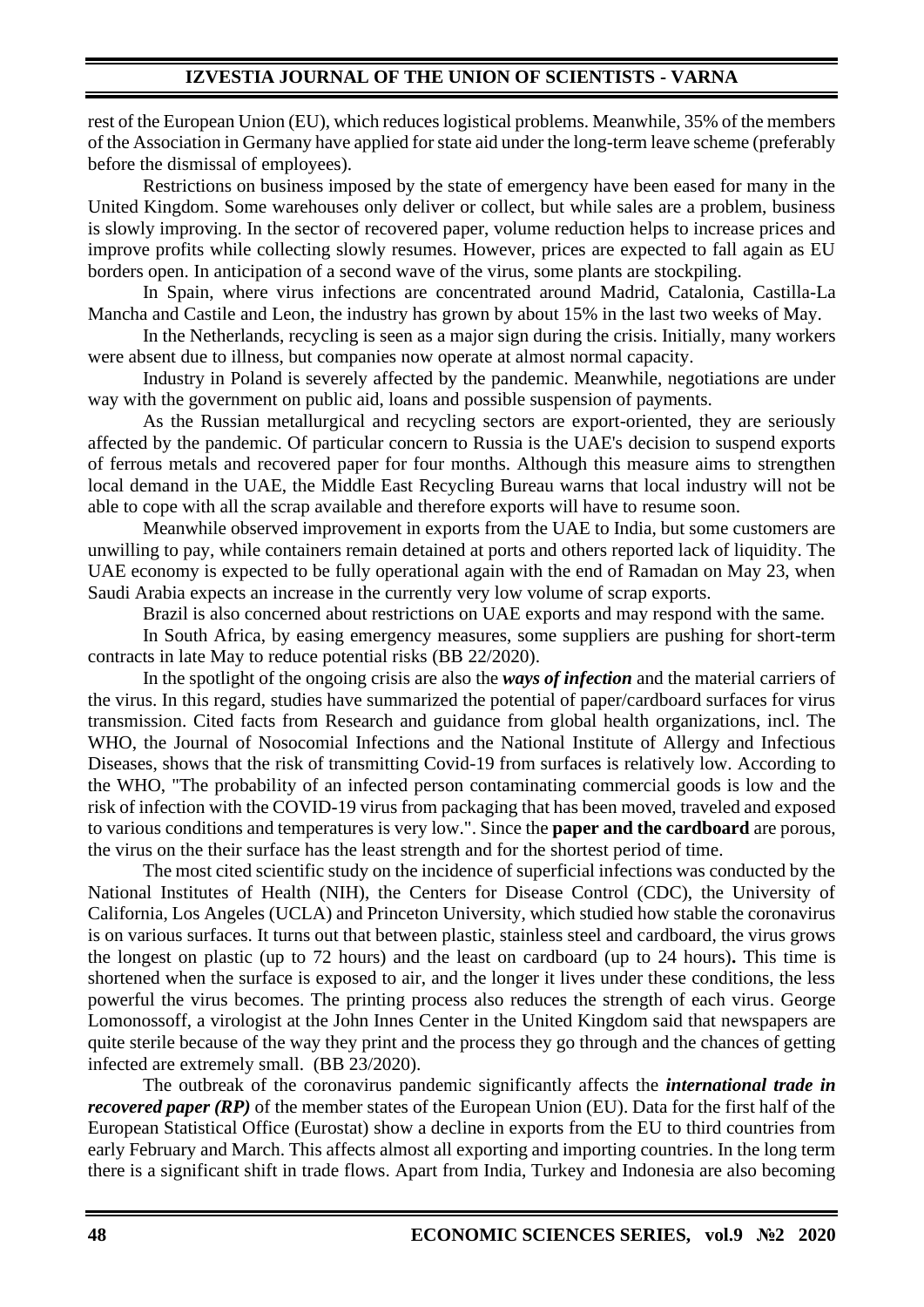## **ИЗВЕСТИЯ НА СЪЮЗА НА УЧЕНИТЕ – ВАРНА**

especially popular destinations for European RP exports.

Overall, RP exports from the 27 EU Member States to non-EU countries (third countries) amounted to 2.79 million tonnes in the first half of 2020. This represents a decrease of about 10% compared to the same period last year. Data on non-EU trade also reveal a significant decline in *RP prices*: the value of total tonnage exported between January and June 2020 is  $\epsilon$  234 million, compared to  $\epsilon$  365 million in the same period in 2019 (according to information of Eurostat).

Until the end of 2018, China is the most important buyer of European RP. However, China has started to tighten regulations on RP imports and other waste streams, and since then RP imports into the EU have been declining significantly every year.

In 2018, the EU exported an average of 187,000 tons of RP to China per month, but this amount decreased to 57,000 tons in 2019 and to only 23,000 tons/month in the first half of 2020. Overall, China imported only 137 000 tonnes of RP from the EU between January and June - a drastic decrease compared to 506 000 tonnes imported during the same period last year.

India is becoming the most important trading partner for European exporters of RP. In the first half of 2020, deliveries to India increased to 707,000 tons, an increase of about 1/3 compared to the same period in 2019. EU exports from the EU to Indonesia increased by 11% in the first six months this year up to 543,000 tonnes. However, as of March 2020 - when the spread of the coronavirus is growing into a pandemic - the export curve to India and Indonesia falls sharply. According to participants in the recycling industry, violations in port operations are greater in India than in many other, more severely affected countries.

At the start of the pandemic, Turkey became an alternative destination for RP - according to Eurostat, EU exports reached a record value of 123,000 tonnes in March, doubling volumes from February. In April and June, exports to Turkey were again significantly reduced, but overall statistics show that European exports of RP to the country increased by 38% to 460,000 tons in the first half of 2020. Therefore, Turkey is now the third largest buyer of RP from the EU. However, the export curve may be reversed as the Turkish government recently announced that it wanted to limit imports of secondary raw materials such as waste plastics and paper to encourage separate waste collection in the country.

Malaysia is another country that shows a strong increase in RP volumes imported from the EU in the first half of 2020. After their approximate doubling in 2019, tonnages increased by 62% to 86,000 tonnes. The quantities exported to Ukraine are increased by 38% and those to the United Kingdom - newly classified as a third country - increased by 30%.

Conversely, Vietnam and Thailand - two other countries - important buyers of European RP in recent years - have significantly reduced their imports in the first half of 2020. According to Eurostat, EU exports to Vietnam decreased by 42% during the reporting period to 173 000 tons, and to Thailand - by 55% to 145 000 tons. Swiss imports are 1/5 less - up to 92 000 tons.

According to Eurostat data for the first half of this year, imports of RP in the EU was reduced by 9% to 1.19 mln. tons, worth 117 million.  $\epsilon$ . About half of this quantity (547 000 tonnes) originates in the United Kingdom. Other important suppliers are: Switzerland - with 211,000 tons, Norway with 173,000 tons, and the United States, which exported a total of 146,000 tons of RP to the EU in the first six months of this year. The largest importers of RP from third countries are Germany (imported 301 000 tonnes), followed by the Netherlands (278 000 tonnes) and Sweden (195 000 tonnes).

The Chinese authorities have repeatedly stated that they want to stop importing waste for recycling from the beginning of 2021. Recyclable materials arriving in the country after January 1 will be subject to large fines imposed on illegal waste imports. The deadline - by the end of the year - does not leave European suppliers much time to use the newly issued import quotas. Under normal conditions, shipments should reach China in October and even November before the end of the year, but according to market participants, transportation times can now last up to twelve weeks due to longer stays and routes.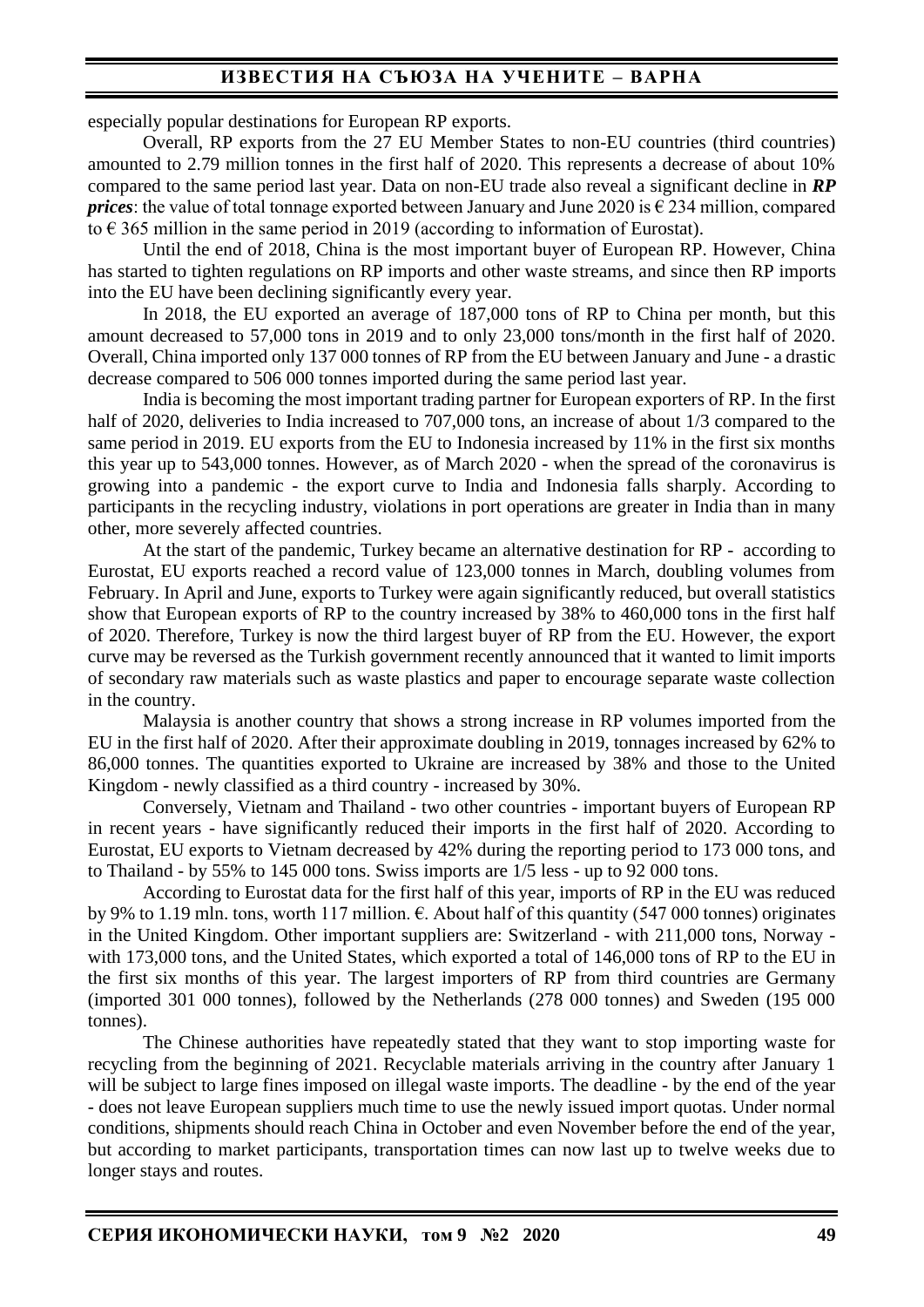## **IZVESTIA JOURNAL OF THE UNION OF SCIENTISTS - VARNA**

This makes it unlikely that many new purchases will be made in Europe as time goes on. Experts emphasize that the new volume quotas are valid only until the end of the calendar year. Accordingly, some paper makers still plan to buy RP from Japan and the West Bank, ensuring that their last shipments from these markets to China are shipped no later than October 10th. High-quality aluminum alloy, brass and copper scrap are destined for a new classification as non-hazardous "recyclable materials", although details remain unclear. There are no such plans for RP.

The process of *registering companies supplying recovered paper (RP)* to Indonesia is progressing very slowly in Europe. As of September 25 this year there is no European company that has completed this process according to Andreas Otto, vice president of the European Recovered Paper Association (ERPA), a paper recycling branch of the The European Recycling Industries' Confederation (EuRIC). He addes that many companies, especially in Germany, have not yet submitted their documents. From 1 October 2020, companies that have not completed the registration process will no longer be able to supply RP to Indonesia. According to ERPA, Indonesia is a large market, importing 3.13 million tons of RP in 2019, of which Europe has delivered a significant share. Since 2017, when China began phasing out RP imports in order to ban them completely in 2021, European suppliers have increasingly turned their attention to Asian markets.

Indonesia is closely following the growing imports of RP from overseas countries. To ensure that only high-quality paper is imported, the country has announced strict quality criteria, as well as a ceiling on import volumes in 2019. Another new tool is the registration process for companies that want to supply RP to the country. In the spring of 2020, the responsibility for registration was finally delegated to the Indonesian embassies. Each embassy creates its own registration process for the respective host countries in accordance with the requirements of the Indonesian Ministry of Trade and the Ministry of Foreign Affairs. Therefore, the process often varies from country to country and is open for applications at different times - but rarely before September in Europe.

The registration process for RP exporters in Italy, France and the United Kingdom is under way. It is easier to meet the requirements in the United Kingdom than in Italy and France, where they are "very demanding and cumbersome".

German RP experts have to deal with particular difficulties**,** according to Thomas Braun, chairman of the German Federal Association for Secondary Raw Materials and Waste Management. He explains that the Indonesian embassy in Berlin published its list of requirements for RP suppliers wanting to register in early September. However, the requirements are so contradictory that they make it virtually impossible to register German companies. For example, a company wanting to register must do that in relation to specific items, but it is impossible to arrange delivery of an unregistered company.

Unlike the registration process in Germany, applying for companies in the United States, New Zealand and Australia is quite simple according to Institute of Scrap Recycling Industries (ISRI). But the process in the United States is very slow. For European Recovered Paper Association **(**ERPA), the various registration processes constitute a non-tariff trade barrier. ERPA refers the matter to the Market Access Advisory Committee of the European Commission. ERPA is worried that in October, Indonesian producers must increasingly be equipped with paper outside Europe since its European business partners will not be able to provide them with supplies due to incomplete registration process. (BB 42/2020).

The paper recycling sector is passing smoothly through the challenges of the ongoing crisis. In general, the pulp and paper industry can be characterized by a positive development, against the background of a separate normal abandonment within different subsectors. Paper recycling is an example of activities with specific achievable goals. The main obstacle to paper recycling is the *legislative framework and the administrative burdens of import-export operations.* Access to *quality raw material for recycling* depends on the *conditions of its collection, sorting* and the ability to ensure these processes in conditions of strict *hygiene restrictions* as a result of the crisis. For its part, RP is the main raw material for the production of transport packaging based on it, which in the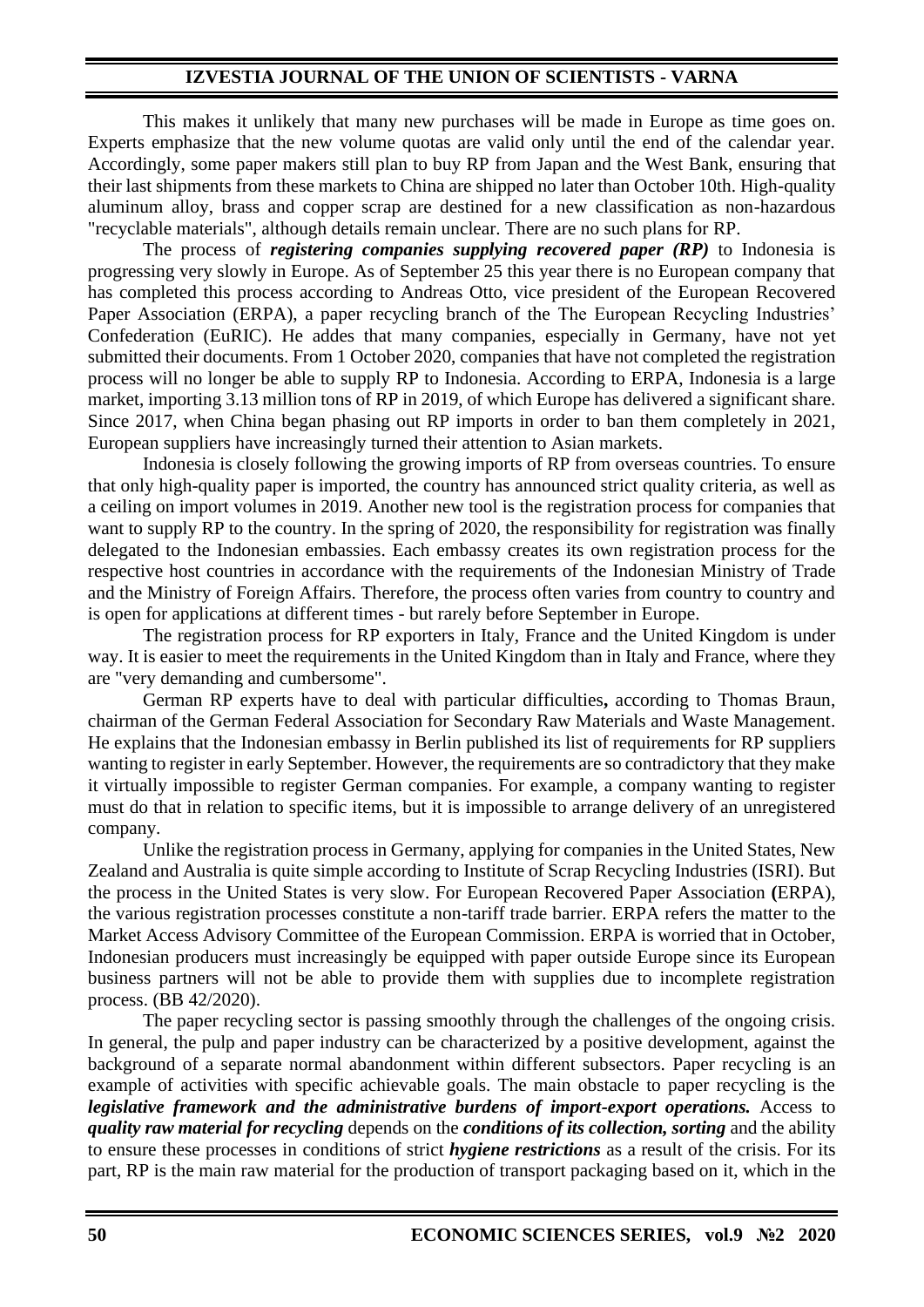# **ИЗВЕСТИЯ НА СЪЮЗА НА УЧЕНИТЕ – ВАРНА**

conditions of difficult international economic relations and online trade are *priority products*. This means that ensuring a *sufficient amount of waste material* is crucial for recycling activities.

### **Conclusion**

The world is called to be ecologically oriented. New technologies, changing market conditions and trends in resource conservation are a key priority of economic development. In the context of climate change, appeals for "green" industries, "green" economies and societies are on the agenda for every country. Europe is part of a long-term strategy for growth and sustainability through recycling. Missions and policies set requirements for energy-saving and resource-saving economies.

On this background, recycling activities are an example of sustainable development that should be encouraged and maintained. In the current crisis, the paper recycling sector is dependent on all activities related to **the provision of quality raw material** (**RP**) according to the capacity of recycling companies and **the conditions for the normal functioning of production facilities**. **The facilitation of the logistics processes and the efficiency of the supply chain** for the processed raw material are directly related.

### **References**

- 1. ACRPlus-Association of Cities and Regions for Sustainable Resource Management, 2020. *Municipal waste management and COVID-19*. [Online] Available from[:https://www.acrplus.org/en/municipal-waste-management-covid-19](https://www.acrplus.org/en/municipal-waste-management-covid-19) [Accessed 20.10.2020].
- 2. Biznes Byuletin. Bulgarian Pulp and Paper Institute, 13/2020, pp. 18.
- 3. Biznes Byuletin. Bulgarian Pulp and Paper Institute, 19/2020, pp.4.
- 4. Biznes Byuletin. Bulgarian Pulp and Paper Institute, 22/2020, pp..3-10.
- 5. Biznes Byuletin. Bulgarian Pulp and Paper Institute, 23/2020, pp.16-17.
- 6. Biznes Byuletin. Bulgarian Pulp and Paper Institute, 42/2020, pp. 2-10.
- 7. Carminati, R. (2020). *Still strong despite the virus, Understand the Covid-19 impact on pulp & paper industry in 2020*. Paper Industry World, 4, [Online] Available from: [https://www.paperindustryworld.com/.](https://www.paperindustryworld.com/) [Accessed 20/10/2020]. pp.22-24.
- 8. CEPI Key Statistics 2019. (2020). [Online] Available from: [https://www.cepi.org/wp](https://www.cepi.org/wp-content/uploads/2020/07/Final-Key-Statistics-2019.pdf)[content/uploads/2020/07/Final-Key-Statistics-2019.pdf](https://www.cepi.org/wp-content/uploads/2020/07/Final-Key-Statistics-2019.pdf) [Accessed 20/10/2020].
- 9. Dente, S.M.R.; Hashimoto, S. (2020). COVID-19: *A pandemic with positive and negative outcomes on resource and waste flows and stocks*. Resources, Conservation and Recycling. Volume 161. [Online] Available from:https://doi.org/10.1016/j.resconrec.2020.104979. [Accessed 20/10/2020].
- 10. Fan, Y.V., Jiang, P., Hemzal, M., Klemeš, J.J. (2021). *An update of COVID-19 influence on waste management*. Science of the Total Environment 754, [Online] Available [https://www.sciencedirect.com/science/article/pii/S0048969720355431.](https://www.sciencedirect.com/science/article/pii/S0048969720355431) [Accessed 20/10/2020]. pp. 3
- 11. Ikiz, E., Maclaren, V, Alfred, E., Sivanesan, S. (2021). *Impact of COVID-19 on household waste flows, diversion and reuse: The case of multi-residential buildings in Toronto, Canada.* Resources, Conservation and Recycling, Volume 164, [Online] Available from: https://doi.org/10.1016/j.resconrec.2020.105111. [Accessed 20/10/2020].
- 12. Italia, C. *News* (2020). Paper Industry World, 4, [Online] Available from: https://www.paperindustryworld.com/. [Accessed 20/10/2020]., pp. 39.
- 13. Kulkarni, B. N., Anantharama, V. (2020). *Repercussions of COVID-19 pandemic on municipal solid waste management: Challenges and opportunities*. Science of The Total Environment, Volume 743, [Online] Available from: https://doi.org/10.1016/j.scitotenv.2020.140693. [Accessed 20/10/2020].